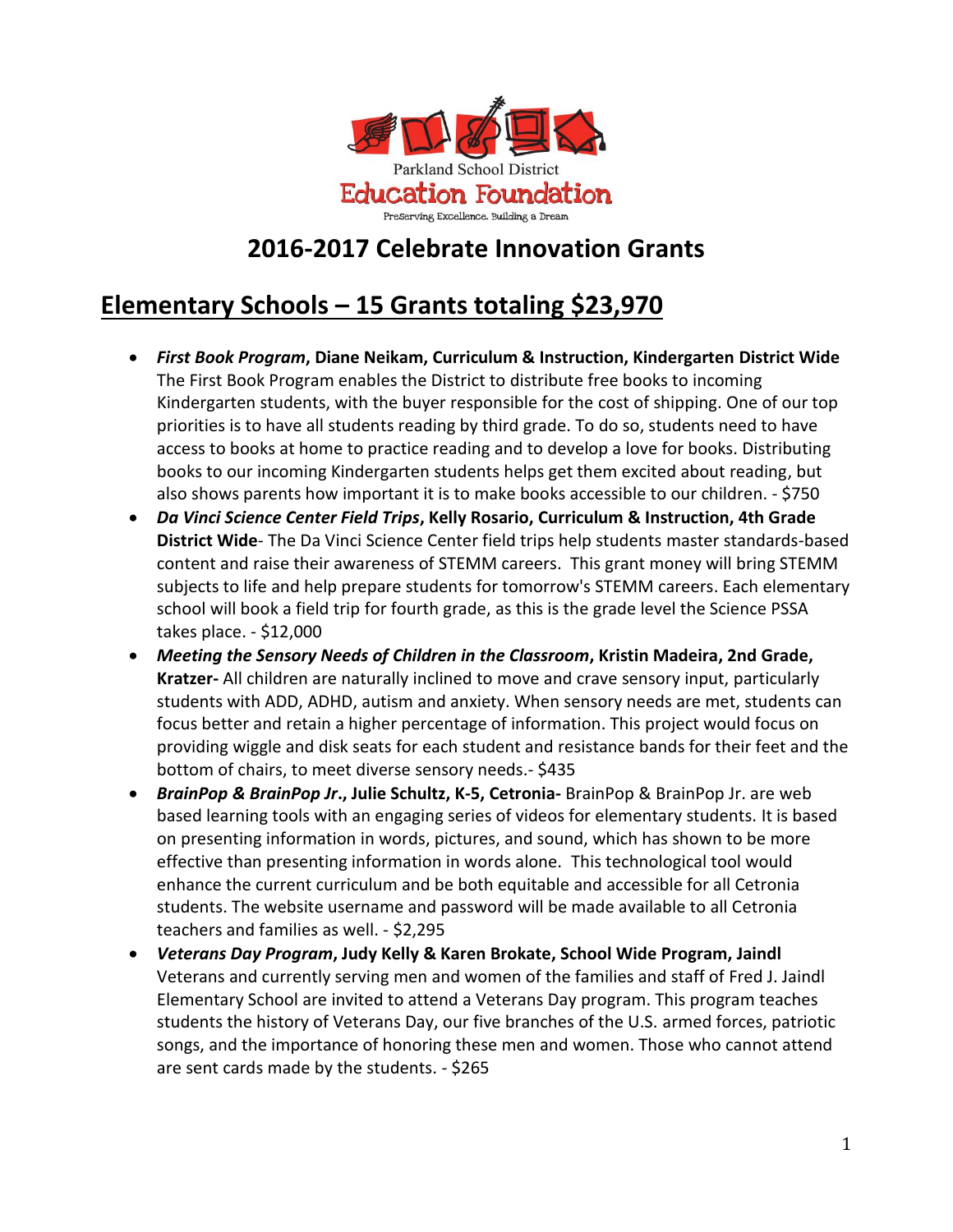- *Document Cameras***, Traci Falco, Cathy Bendekovits & Allison Davis, 1st Grade, Kernsville** Three document cameras will be used to enhance the learning of first grade students and bring new technology to the classroom. Document cameras allow new opportunities to display student work, demonstrate writing processes, and perform science experiments. Students will be able to learn from one another by displaying samples and providing an engaging instructional format. This one piece of classroom technology can be used to actively engage students in the learning process and maximize the teacher's time. - \$1,200
- *Document Camera for Blended Learning***, David Whitby, 3rd Grade, Jaindl** The document camera will be used to meet both PA Core standards and ISTE national standards. The camera will provide opportunities to explore writing, math, science and reading skills in further detail and in new ways. During instruction, the camera would give students the chance to share their work with the whole class, allowing them to be the teacher. - \$350
- *Close Reading Strategies: Up Close***, Desiree Hoke, 4th Grade, Cetronia**  A document camera will be purchased for the classroom specifically to be utilized with students to model Close Reading Strategies. The English Language Arts standards require students to think more deeply about not only what a text says, but also how it works and what it means. These objectives require students to read "closely," and a document camera will allow these reading strategies in a scaffold manner. - \$350
- *Flat Connections: A Week in the Life***, Cailin Bodnar, Luke Boltz, Samantha Ding, Andy McGinniss & Christie Nolan, 5th Grade, Jaindl**- Flat Connections is a website subscription that provides unique approaches to online global collaboration. It "flattens" the disconnected classroom to become a global learning environment. Students will use it to communicate, explore global topics, and share ideas and solutions through co-created digital artifacts with a class in another country. It will help students see how children in other parts of the world are affected by the same problem and gain exposure to various ways of thinking and problem solving. - \$377
- *Flexible Seating***, Katie Auriemma, K-2 Learning Support, Fogelsville**  Flexible classrooms give students a choice of what kind of learning space works best for them in order to help them work collaboratively, communicate, and engage in critical thinking. It appropriately meets the sensory needs different learners. The Foundation will purchase ball chairs, standing desks, wobble chairs and stools to provide students with a comfortable space where they feel they can best learn. -\$1,108
- *Visualizing and Verbalizing Program for Cognitive Development, Comprehension & Thinking***, Diana Souders, K-5 Speech Language, Kernsville-** The Visualizing and Verbalizing Program offered by Pro Ed, Inc. develops concept imagery to facilitate reading comprehension, listening comprehension, critical thinking and problem solving, following directions, memory, oral language expression, written language expression, grasping humor, interpreting social situations, and understanding cause effect. These skill areas relate directly to the PA Common Core standards across the primary and intermediate elementary curriculum. The program will be used for students identified with language/reading comprehension deficits in the speech language support setting. - \$540
- *MacBook Pro Computer to Create Digital Learning Experiences***, Samantha Edwards, K-5 Media Center, Fogelsville**- A MacBook Pro will provide students, as well as teachers, with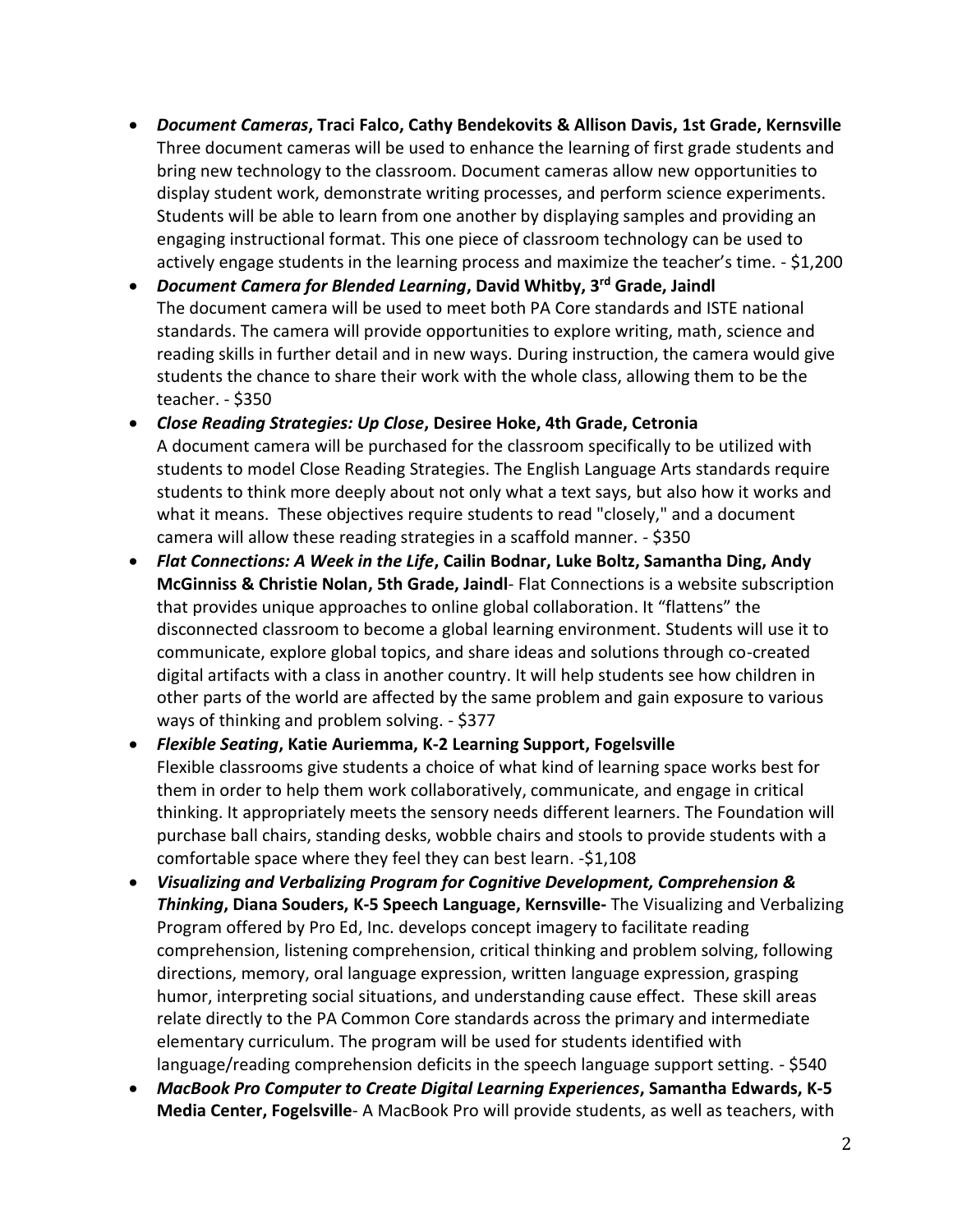an opportunity to engage in curriculum enhancing, authentic, collaborative, and digital learning experiences. Students K-5 will be able to create engaging presentations via Apple's software design, which offers tremendous ease for any user, regardless of their age. The MacBook Pro will provide an additional learning station for students to be able to work collaboratively with each other to design and develop digital media projects. The MacBook Pro will also be available for classroom teacher usage prior to and at the end of each student day. - \$1,500

- *Project iPad***, Sharon Iacobelli, Chad Groover & Daneen Dex, K-5 Special Education, Schnecksville**- Three iPads will be used for student visual, audio, and tactile learning experiences. These devices can better allow for students to work at their own pace and provide immediate feedback. The students that are difficult to motivate will enjoy learning on current pieces of technology. Feedback is immediate whereas a computer many times experiences delays, causing frustration. There are endless, highly engaging apps that are available at little or no cost. - \$1,200
- *Boardmaker Studio***, Lisa Barrow, K-5 Speech, Kratzer** Boardmaker Studio is a software program with research-based PCS symbols. It enhances comprehension and oral expression for students with speech, language, reading, and learning difficulties. The primary objective is to support speaking and listening skills in students with IEPs through language and literacy, differentiated instruction, all while providing interactive learning. The user can create talking books, schedules, reward charts, as well as practice articulation and language in whole or small group. - \$400
- *Build Your Armour***, Brenda DeRenzo, Student Services, 4th & 5th (KV,CE,PM,IR)** Build Your Armour<sup>™</sup> is a fitness/ nutrition program designed to educate 4<sup>th</sup> and 5th grade children on the key components necessary to maintain strong immune systems. This grant would allow for the remaining 4 elementary schools (KV,CE,PM,IR) to participate in this program, which builds over an eight week period to help students gain a basis for wellness. The goal at the completion of the eight week session is for the children to learn the importance of fruits, vegetables, beans/legumes, and nuts/seeds in maintaining a healthy body. The importance of different types of exercise (strength, flexibility and cardiovascular) will be explored and how crucial "recovery" time is to helping our bodies repair and heal. The curriculum is also designed with the goal of fostering discussion about diet amongst families by providing recipes to be made at home. - \$1,200

### **Middle Schools – 13 Grants totaling \$20,745**

 *Invent It! Build It! Girls in Engineering***, Dianne Caspersen, 7th Grade Science, Orefield**  Thirty middle school girls will participate in career awareness, and hands on collaborative activities promoting women in the engineering fields. The student will discover STEM related fields available to women while visiting the Society of Women Engineers, (SWE) National Conference in Philadelphia titled, "Invent It, Build It." They will also interact with the local SWE as they visit OMS. The grant also supports materials to provide hands-on experience with innovation, engineering and design. - \$1,412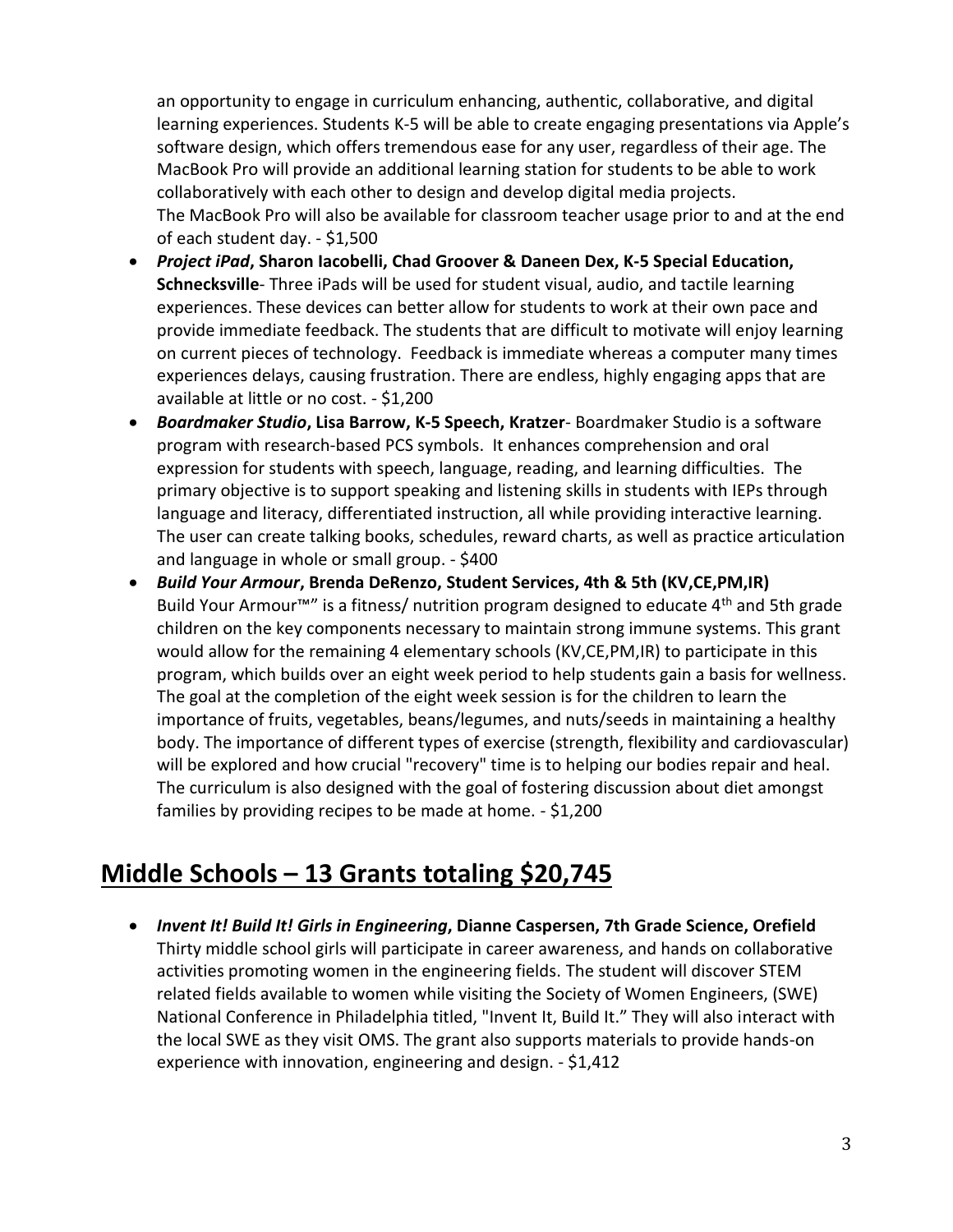- *Take a Stand***, Principals Michelle Minotti & Todd Gombos, 6-8, Orefield & Springhouse** Bullying in schools is a national concern and an issue that has not circumvented the Parkland School District. The Foundation will support the secondary schools anti-bullying campaign with a motivational speaker that embraces the message of making positive choices for student success and help guide the parent community. - \$3,500
- *Lego Mindstorm Robotics Club***, Jennifer Karetsky, 7-8 Grade Science & Math, Springhouse-** Last year, with the help of the Foundation, the SMS Robotics Club started with just four robots. There was a ton of interest with many students being turned away. Additional equipment will allow the club to grow and for more students to pursue robotics and engineering at the high school. The materials would also be used during enrichment time for students to experiment with building a robot and learning a new programming language. - \$2,428
- *Craft EVERYTHING with MinecraftEdu***, Noel Mahmood, 7th Science, Springhouse**  The Foundation will purchase MinecraftEdu licenses for 30 users, used for 150 students in various classes. MinecraftEdu provides students with a unique experience of being able to virtually create anything, from building models of cells & DNA to doing an entire Science Fair project. Their only limits are their imaginations. Science is full of abstract concepts and teachers often do not have the budget to purchase all the materials they need to help students visualize these abstract concepts. With MinecraftEdu, students will go beyond visualizing- they'll make these concepts work. - \$461
- *The Science of Addiction***, Greg Poremba & Lisa Pany, SST, 8th Grade, Orefield & Springhouse -** The Weller Health Education Center will present a drug education and prevention program to all 8th grade students. With the alarming statistics of prescription drug abuse in teens, this program will help to educate students at a critical time in their lives. The program will focus on small group discussions and presentations - \$2,400
- *Exploring Text through Nonfiction Literature Circles***, Joshua Abrams, 7th Grade, Springhouse-** Books will be provided for literature circles, which promote cooperative learning and allow students to assist one another to comprehend text. Differentiated reading and tiered reading text sets give students of multiple ability levels the opportunity to work and learn from one another. The social aspect of literature circles helps struggling readers engage with the text and develop strong reading skills. Finally, projects like this can help students develop a lifelong love of reading and learning. - \$1,200
- *Robots are Invading My English Class!***, Kerin Steigerwalt, 7th Grade, Springhouse** Even the most creative English teacher is hard pressed to turn a reluctant writer into an eager author, and must find new and more exciting tricks each year, and it's no wonder. The common advice given by successful authors is "write what you know," but middle school students often lack a subject on which they feel confident enough to write informatively. Enter the Ozobot. This small (one cubic inch) robot can be coded simply by using different colors of markers. By utilizing their experiences, successes, and failures with this robot as the basis for their writing, students can truly "write what they know" and create excellent informative writing pieces. This will allow students to develop STEM skills, as they will be able to communicate to solve problems, collaborate on solutions, and develop methods of achieving goals. - \$1,000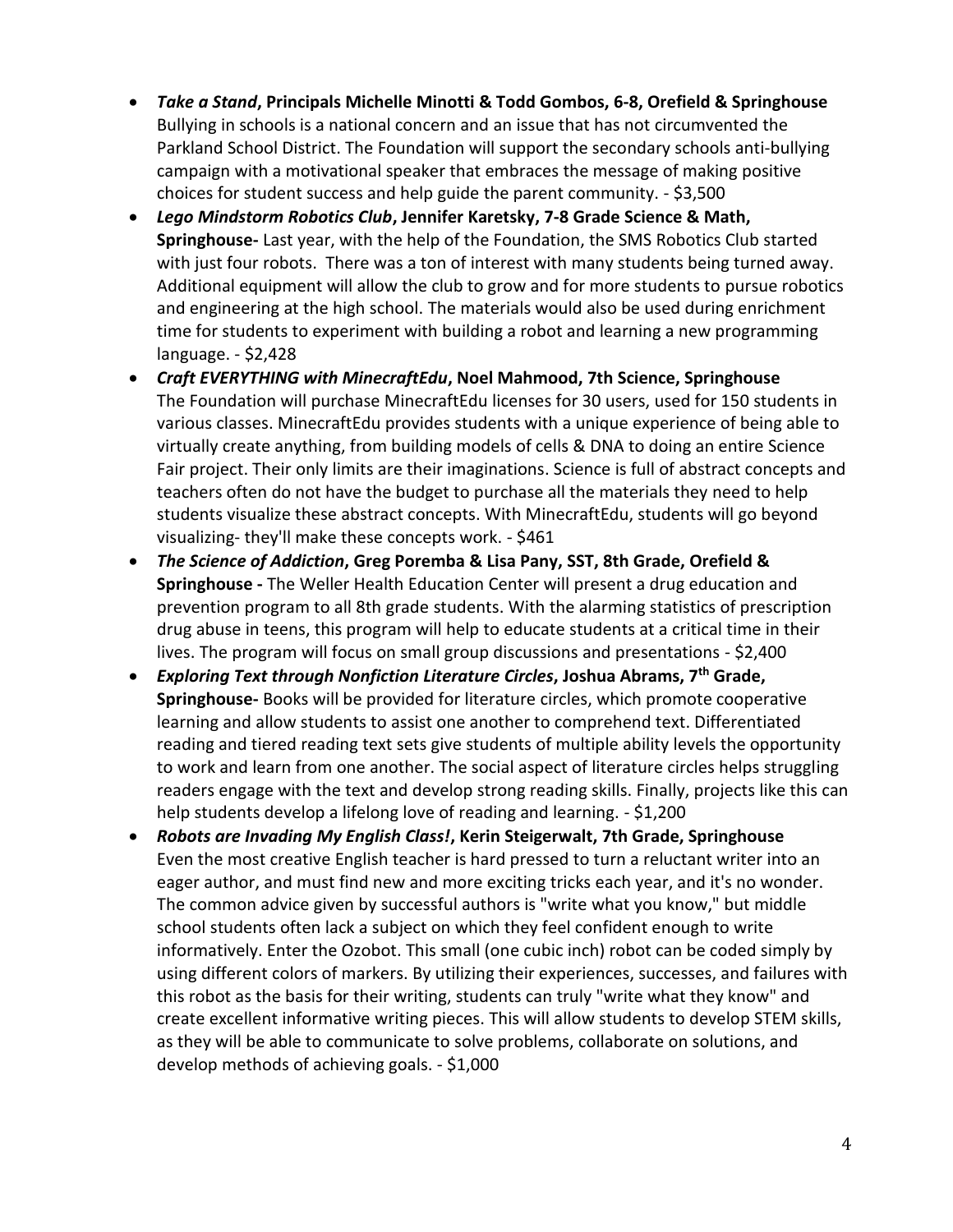- *World Language Curriculum Enhancement Tools***, Lisa Madeira, 6-8 World Language Department, Springhouse**- The grant includes two classroom sets of headsets with microphones, allowing students opportunities to listen and speak in the target language. More authentic and engaging activities and assessments can be implemented. - \$1,050
- *Wacum Intuos Tablet***, Kate Kocsis, Karen Guellich, Alyssa Fahringer, Kerin Steigerwalt & Maria Serina, 7th Grade, Springhouse**- The Wacum Intuos Tablet will provide the opportunity to more efficiently deliver content. The wireless kit enables teachers to walk around the room and monitor student tasks and performance while simultaneously conducting the lesson. The tablet allows students to engage with the lesson while the device will increase student involvement, participation, and active learning. - \$1,200
- *Adobe Creative Cloud Renewal***, Noel Mahmood, Computer Fair Coordinator, Springhouse**  Using the Adobe Creative Cloud Suite this past year, students at the middle school were able to make the best Computer Fair projects they ever have, winning 1st Place in four of six categories. The Foundation will renew this subscription to keep these beneficial tools at their disposal. - \$254
- *Breakout From the Ordinary***, Noel Mahmood, 7th Science, Springhouse Middle School** Our students are trapped! Literally! They'll have to use their brains, technology, and each other to help them escape the room they're trapped in. Breakoutedu has students creatively solving puzzles from any subject area to try to "escape" the room. Utilizing a unique concept, students will be able to learn or review just about any standard from any content area. The website provides a myriad of scenarios that pertain to most standards. They'll be out of their seats finding hidden clues scattered about the room. They'll then use these clues to go online and solve the puzzles. Only by collaborating and thinking outside the box will they be able to unlock each lock in the time given. - \$125
- *Art & Technology: Using the Apple iPad to Animate***,** *Create and Imagine***, Laura Bauer & Kristi Robbins, 6-8 Art, Orefield**- Two iPad Airs will be provided for student use as a platform to access and experiment with stop motion animation to produce short films, stories and moving imagery using apps. The incorporation of these devices would directly relate to the art production standards of Performing, Presenting, Producing & Connecting. The projects will encourage the realization of artistic ideas through interpretation and presentation and students will use 21st century technology to create digital art. - \$1,467
- *Vernier Probes***, Christie Schlaner, Brian Holtzhafer & Jason Klinger, 8th Grade Science, Orefield**- This grant will provide Vernier data-collection probes to the Environmental Science Unit. Since the Environmental Unit is in the middle of the year during the winter months, the equipment will create interactive labs that enable students to perform new experiments in the classroom. The Vernier probes will enhance the environmental curriculum by allowing students to become familiar with technology based scientific datacollection devices. Such experiments include studies on soil, water quality, the greenhouse effect, fossil fuel energy, cooling rates, insulators, creating solar homes, and even biodiversity in the ecosystem, just to name a few. - \$4,248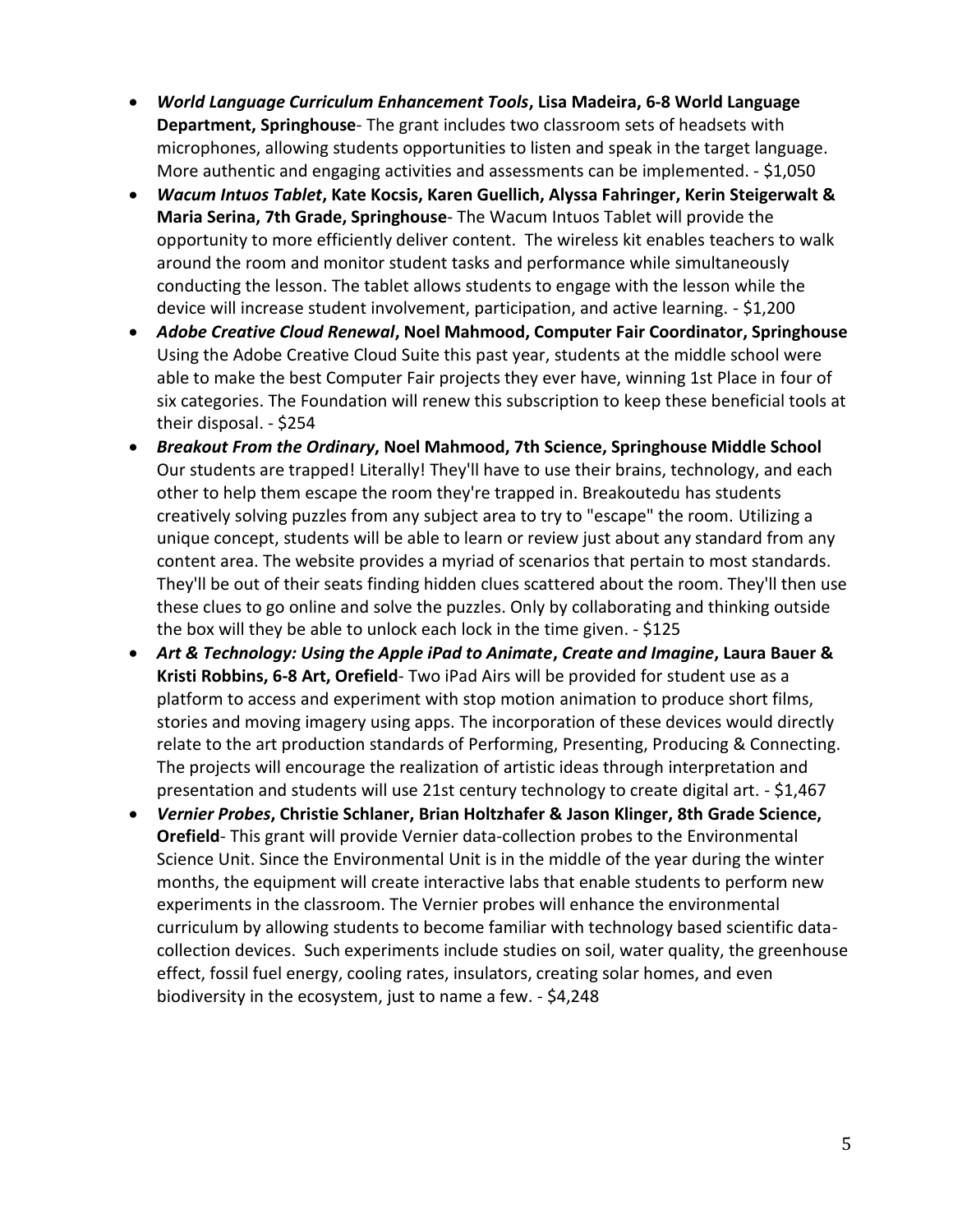# **High School – 8 Grants totaling \$13,917**

- *PNN News Field Reporting***, Dave Thomas, 9-12 TV/ELA** This grant focuses on providing PNN students the much needed video equipment to gather news for the district at Parkland events and become true broadcast professionals both in the studio and outside the studio. Every piece of equipment has multiple uses that can be used for several years without replacement. This equates to valuable tools for hundreds of students who take these courses or join the PNN crew. Whether it's a daily news report, a special feature story for one of our new network shows or a hard-hitting documentary to represent the best of Parkland, students will use this gear to craft their projects. - \$3,572
- *Engineering Club VEX Robotics Competition***, Robert Yocum, Technology & Engineering** The Engineering Club has participated in the VEX Robotics Competition for the past five years. The club has grown from a few boys in 2012 to 3 full Robotic teams with a mix of boys and girls and strong culture. The Foundation will continue to support the improvement and growth of the program through the purchasing of new robotics equpiment. In 2015-16, the club competed in four events with two teams qualifying for the State level competition. Our senior team became the most decorated team in Parkland's five year history. - \$2,652
- *Computer for Stage Crew***, Elizabeth Smith, Andrea Roposh & Alex Michaels, 9-12, Performing Arts-** This equipment will be dedicated solely for the performing arts crew students to help them with stage design, sound design, and lighting design. Students now have to do this work by hand rather than digitally. Rapid advances in technology have led to profound shifts in how we live, communicate and work including on the stage. We want to prepare our students for the world of theater at the high school and college level. The use of this technology would also aid in teaching underclassmen the processes necessary for the productions. - \$1,500
- *Boosting Literacy and College & Career Readiness in the Learning Support Classroom***, Jennifer Kleckner, 9-12 Learning Support-** This grant will provide students with additional, supplemental independent reading books to reinvigorate the independent reading station and enhance college and career readiness for students enrolled in the Replacement English and Study Skills classes. By providing students with a study skills curriculum, this project will enable students to enhance their executive function & self-regulation skills, problem solving skills, and soft skills for post-secondary success. - \$1,372

 *Science of Firefighting***, Eric Gopen & Barry Search, 9-12, Science**  The objectives are to both advertise and generate enthusiasm for the class and to recognize local volunteer firefighters for all of their time and dedication. Local volunteer firefighters have come to class, year after year, with their equipment and expertise, taking time out of their busy lives to teach our students about the science of firefighting. The grant will help to recognize their efforts with gift cards and provide students with t-shirts as a class uniform. The uniform was a huge success last year. - \$925

 *iPads for Life Skills***, Amanda Keifer, 9-12, Special Education,**  The students in the Life Skills classroom are learning how to use technology to assist them in their daily lives. An iPad is an accessible and appropriate tool that is also universal in design. It is the perfect tool for a person with a disability. The Life Skills class is part of a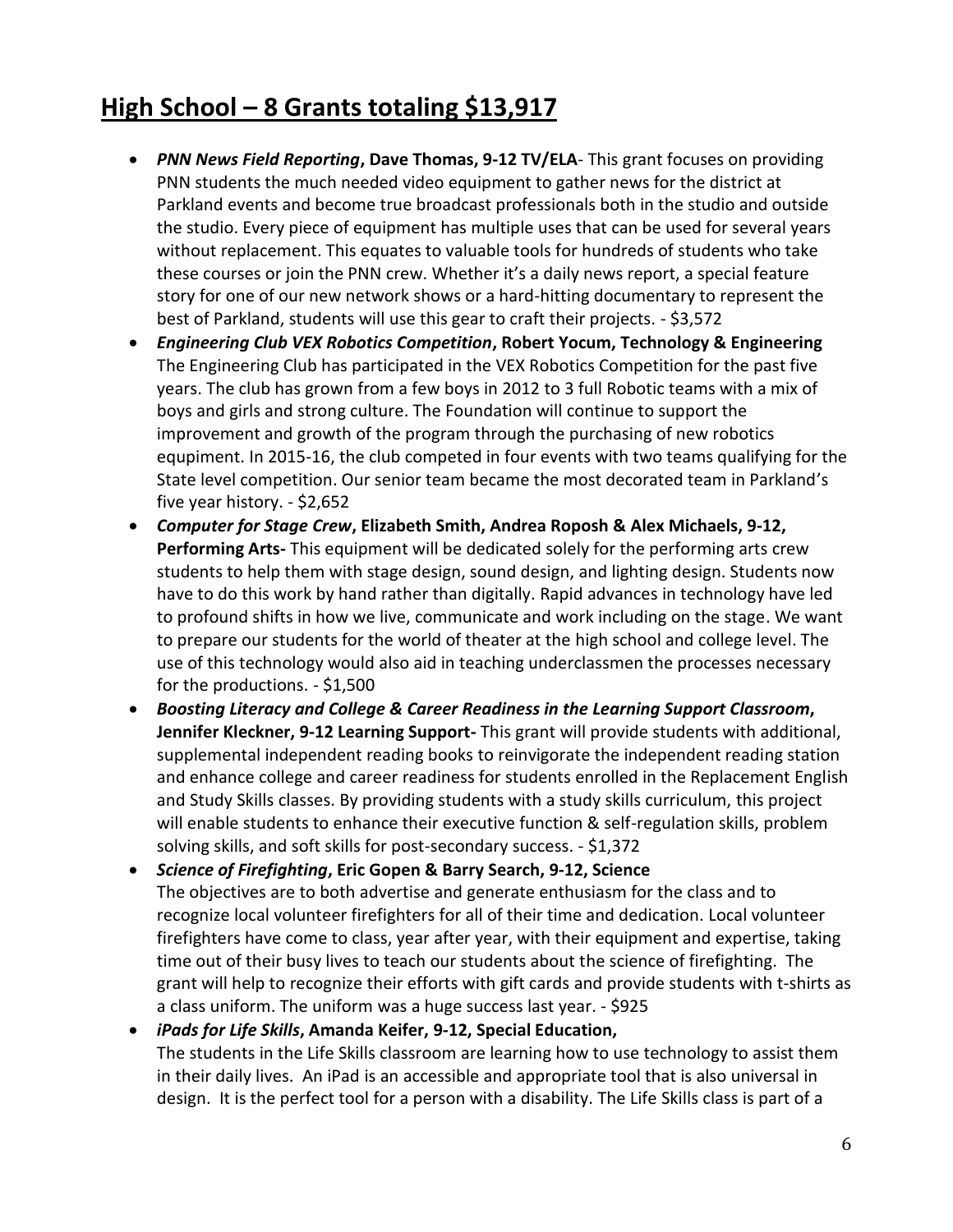functional curriculum. A very big part of the curriculum is online, or web-based. The students will be able to use the device to access their environment, and help to make their lives easier at school, home, and community. - \$1,196

- *Parkland Post Prom***, Jude Sandt & Parkland Post Prom Committee, Administration** Post Prom provides students a safe, drug and alcohol free event, which helps them avoid the many temptations and consequences during the high risk time of night after the Prom concludes. Students who attend Post Prom are able to participate in free activities, win prizes, and be entertained throughout the evening in this safe environment with their classmates until 5:00am. It is now in its 15th year of existence thanks to the generous donations made by individuals, the community, and local businesses. The school district allocates resources and personnel to the event and the Foundation will help to defray costs to provide students with a safe experience that they will remember forever. - \$1,500
- *Parkland Ice Hockey Grant***, Tom Yankanich, Ice Hockey Club** The Foundation is pleased to be supporting athletics through a grant to the Parkland Ice Hockey Club. By helping to providing additional ice time to this very successful club, the volunteer coaching staff will be able to help develop individual skills and better prepare each student athlete for their increasingly competitive league. - \$1,200

## **District Wide – 8 Grants totaling \$33,094**

- *Music Education Guest Presenter Series***, Scott Watson, Louise Feher & Jim Tully, District Wide Music-** The music staff will organize a series of highly regarded music education clinicians (classroom, vocal and instrumental) to come to the district to inspire music staff and provide them with practical/useful K-12 music education training. Music education is a highly specialized discipline; even within our discipline the best practices and methodologies of interest to a classroom general music teacher can be vastly different than those sought by a secondary ensemble (band, chorus, orchestra) teacher. The series will include six 3-hour workshops, representing the needs and interests of all our K-12 music staff-- 23 music teachers total. - \$2,600
- *iPad Minis for STEMM***, Carrie Weaknecht, Kathryn Best, Melinda Marciniak, Kathy Urban, Joan Krem & Michelle Moser, District Wide Gifted** Our gifted students in Grades 1-6 have had a multitude of curriculum changes based on the STEMM initiatives throughout the district. iPad minis are an integral part of a variety of applications, including coding instruction and STEMM simulations. Our objective is to integrate technology and 21st century learning into the Common Core standards for ELA and Mathematics. We will increase rigor by providing students with the opportunity to apply and synthesize knowledge using technology.. They will become independent 21st century learners and will increase their awareness of STEMM careers. - \$13,550
- *Heroes and Helpers***, Diane Joy Irish, Home & School Visitor / Pupil Services, District Wide** The Heroes and Helpers program is a shopping experience between students and uniformed police officers. Students who are experiencing difficulty in their home or family life are provided with gift cards to do holiday shopping for their family members. The program fosters strong community relationships by pairing students with law enforcement personnel. With the support of the Foundation in 2015, this program was able to grow to include two students from every school in the District. - \$1,500